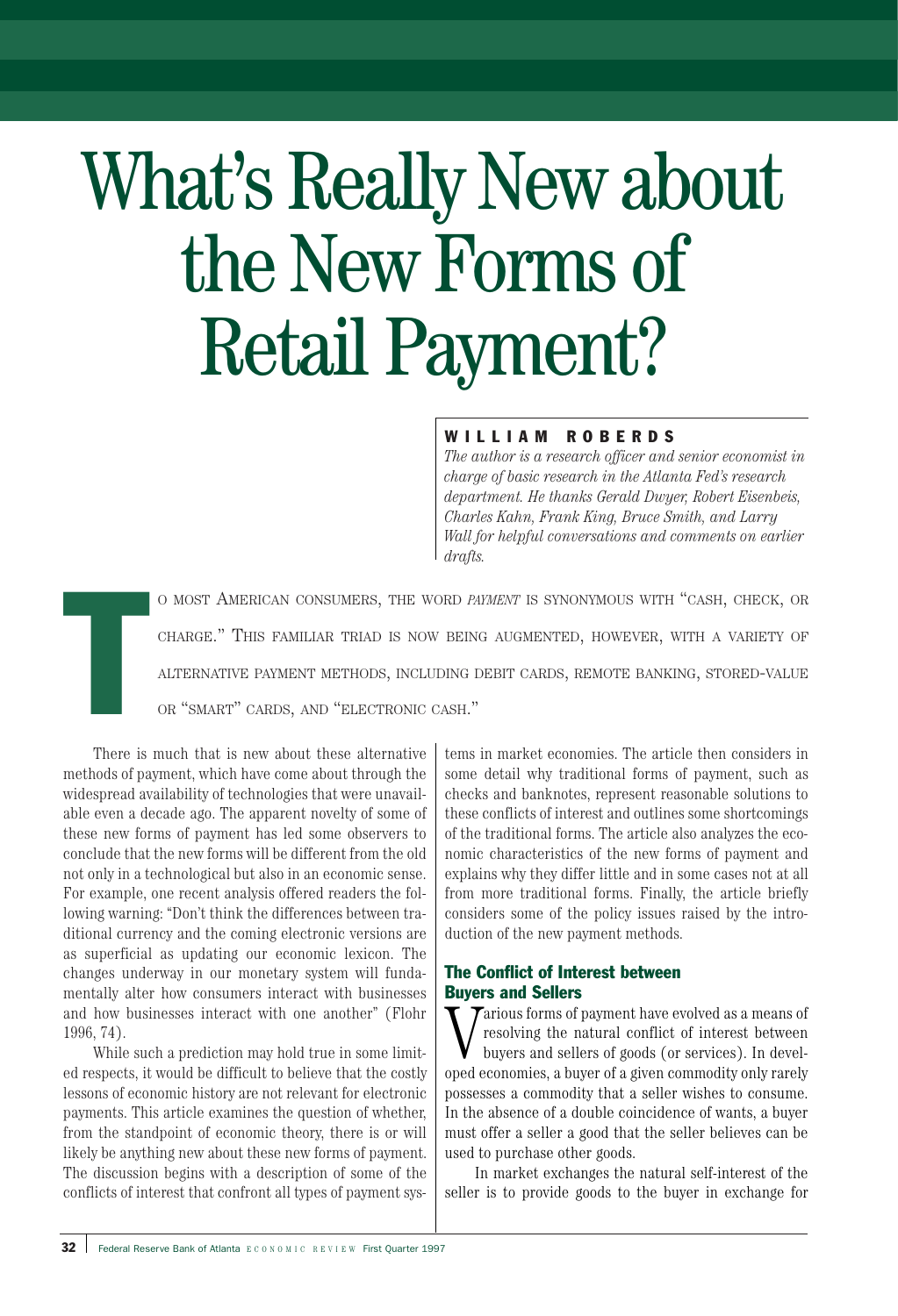something of equal or greater value. Since the seller is not directly consuming the good offered in payment, however, he or she may often have difficulty discerning the quality of this good. For example, a check written on insufficient funds looks exactly like a check written on good funds. This sort of problem, known by the term *adverse selection*, has been studied extensively by economists.

Compounding the problem of adverse selection is the problem of *moral hazard*. In market exchanges moral hazard can occur when buyers undertake deliberate actions, unobservable by the seller, that would undermine the value of goods the buyer offers in exchange. For example, a buyer could have sufficient funds to cover a check written for a certain purchase but then remove the funds from the account before the check clears.

In market settings the incentive problems of adverse selection and moral hazard are not necessarily one-sided. Buyers do not always know the quality of goods and services they are purchasing, and sellers can in many cases undertake unobservable actions to lessen the value of the items or services being sold. While these problems are quite serious in some markets (real estate, for instance), it can be argued that in most cases such problems are probably less severe for the buyer than for the seller. It is inherently easier to judge the quality of groceries, for example, than to judge the quality of the check used to pay for the groceries. For this reason, the discussion below will concentrate on the incentive problems faced by the seller and not the buyer.

All payment systems must address such incentive problems by providing timely, accurate information concerning the value of the goods offered in payment. To the extent that modern electronic technology can improve the speed and accuracy of communication, such technology can provide less costly solutions to these incentive problems. The use of technology is unlikely to provide an automatic solution to these problems, however. For example, a company offering a news service over a computer network such as the Internet might require payment by some sort of funds sent over the Internet. The company needs to send the product (news) to its customers immediately in order for the product to have value. However, even if the customers can send electronic "checks" very quickly over the Internet, the company still needs to know with a reasonably high probability whether the checks are good.

The presence of incentive problems leads sellers to prefer means of payment that provide them maximum assurance concerning the value of the assets received in exchange, even in cases where such assurance can be costly or inconvenient for the buyer. In some cases, the

seller can gain such assurance by withholding delivery of the good until the value of the payment is verified. In other cases, such delays are either not feasible (as in the case of the hypothetical news service described above) or are uneconomical (as in the case of goods that have a very small value).

Buyers' preferences are in many ways opposed to sellers'. Buyers naturally prefer immediate use of the goods they have purchased with a minimum of cost and inconvenience to themselves. Dishonest buyers (those intentionally offering to pay with something worth less

than the value of the purchased good) would prefer that the seller know as little as possible about the value of the good offered in exchange, and in many cases, as little as possible about their own identity and financial condition. Honest buyers (those offering something worth at least the value of the purchased good) would prefer that sellers

The presence of incentive problems leads sellers to prefer means of payment that provide them maximum assurance concerning the value of the assets received in exchange, even in cases where such assurance can be costly or inconvenient for the buyer.

have access to enough information (but generally no more) to distinguish them from dishonest buyers.

Cash, which today means government-issued currency, provides a time-honored if somewhat imperfect solution to the buyer-seller conflict. From the buyer's perspective, cash is desirable because it is relatively convenient and almost perfectly anonymous.<sup>1</sup> From the seller's perspective, cash is desirable because it eliminates the need to evaluate the true worth of assets offered by the buyer.

Despite its time-honored popularity as a transactions medium, cash carries with it its own disadvantages. Since cash does not bear interest it loses value over time as long as inflation rates are positive. Holders of cash also forgo the interest that would accrue if the cash were held as an interest-bearing asset. Hence, people using cash pay an implicit tax on their cash holdings as long as interest rates are positive. There are also substantial costs associated with handling large amounts of cash, and the anonymous nature of cash encourages theft, counterfeiting, and its use in illegal activities.

**Payment by Check Solves One Problem with Another.** Since the Civil War, checks have been the principal alternative to cash for retail payments in the United

*<sup>1.</sup> See, for example, Townsend (1989) or Williamson and Wright (1994) for a formal discussion of the informational role of cash in anonymous transactions. Cash also serves as a* numeraire*, that is, a good whose price is always equal to one and therefore can be used to determine the relative prices of other goods.*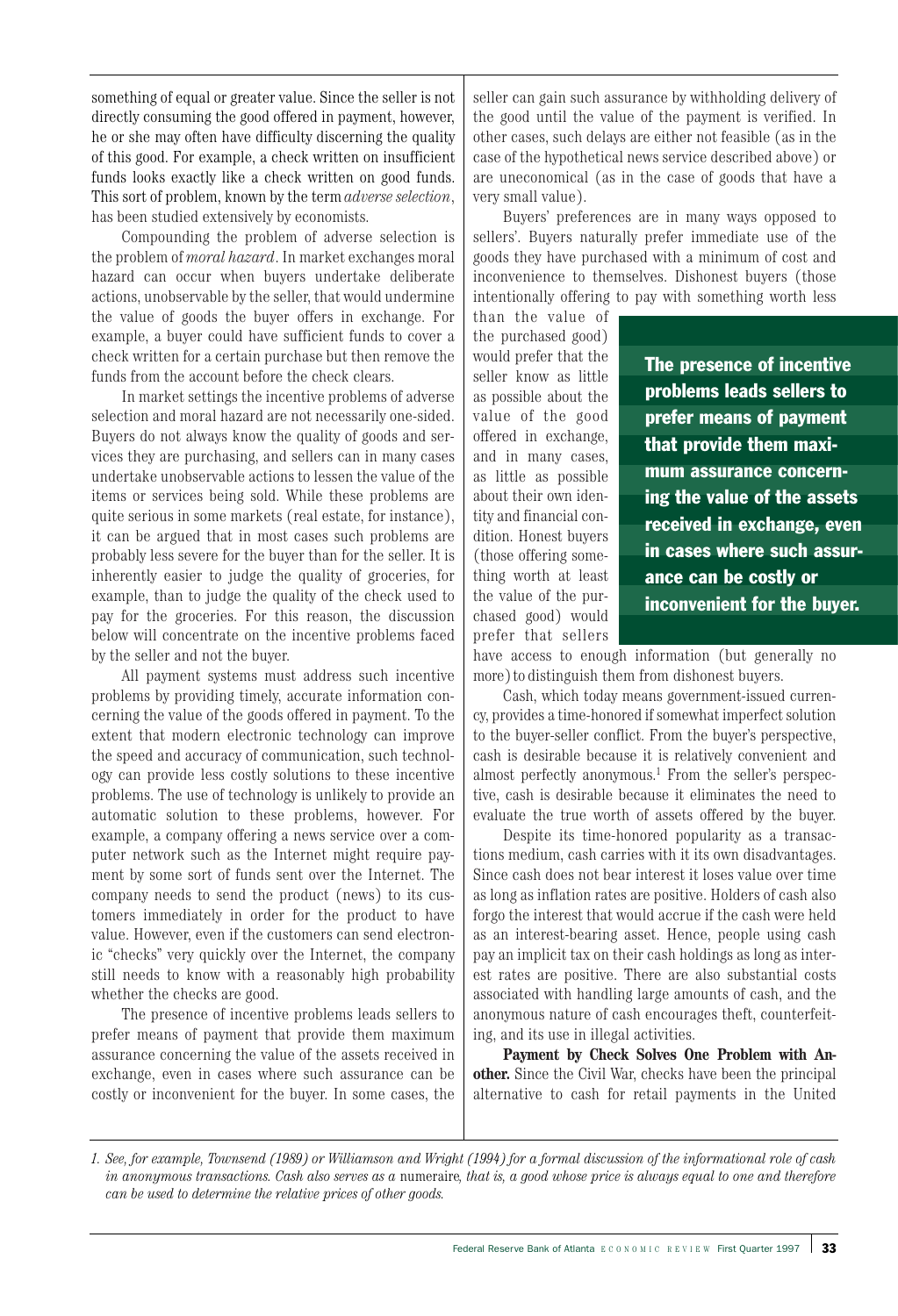States. While checks have been a successful payment mechanism, the use of checks to resolve the buyer-seller conflict of interest is in itself somewhat paradoxical.

When paying for a good or service by check, a buyer transfers a claim on the assets of a bank or similar institution to the seller. <sup>2</sup> The check itself represents the transfer of a fixed-value debt claim (deposits) on the assets of the bank on which the check is drawn. In most cases, the writer of the check does not know the "true" or market value of the bank's assets. Thus, payment by check apparently compounds one adverse-selection/moralhazard problem (that between the buyer and the seller) with another (that between the depositor and the bank).

The paradox of payment by check is resolved when a check is presented to the bank on which it is drawn and

Alternative forms of payment bear their own costs resulting from factors such as risks associated with delayed settlement, the physical and interest costs of clearing and settlement, the costs of online verification systems, and the risks associated with counterfeiting.

settled by transfer of some reserve commodity (cash or the equivalent) from the buyer's bank to the seller or the seller's bank. The act of settlement is proof to the seller that the buyer does have ownership of sufficient value to pay for the purchase and is proof to the buyer that the assets of the bank are "good," or sufficient to fund settlement.

Under current U.S. banking law, the value of virtually all deposits of less than \$100,000 is guaranteed by deposit insurance, so a bank's ability to exchange a dollar in deposits for a dollar in cash is effectively guaranteed for small depositors. For these depositors the act of settlement carries with it no information concerning the liquidity of their own deposit claims. However, checkable deposits evolved before the establishment of the governmental banking safety net. One can argue that the informational value of settlement was more important prior to the advent of governmental guarantees. Also, the fact that many of the (proposed) new forms of payment involve exchanging uninsured claims on relatively unregulated institutions makes the informational value of settlement potentially critical for these new forms. The following discussion considers some of the informational aspects of check-based payment in more detail.

**Advantages of Payment by Check.** Why should banks and similar financial intermediaries issue primarily short-term (demandable or zero-maturity) debt in the form of deposits, and why should people pay for goods and services by transferring these debt claims? Modern financial theory suggests a number of answers to the first question but has less to say on the second.

On the first question, Diamond (1991) offers one possible explanation. Diamond examines the effect of debt maturity on the adverse selection problem faced by the bondholders of a generic firm, who may have difficulty discerning the true worth of the firm's assets. He argues that firms holding high-quality (higher-yielding) assets may wish to restrict their debt issue to short maturities. By showing a willingness to roll over its debt, a firm can signal its belief that future news about the firm's earnings will be good. In some cases, however, Diamond suggests that the use of short-term debt as a signaling device can be too costly. If bondholders have difficulty obtaining accurate information concerning the quality of a firm's assets, then the cost of rolling over short-term debt may force a firm into liquidation, even if the firm is fundamentally solvent.3

Despite this disadvantage, Flannery (1994) argues that the issue of short-term debt makes sense for highly leveraged financial firms (those with a high debt/equity ratio) such as banks. Flannery points out that a high degree of leverage can induce a sharp conflict of interest between a firm's debt- and equityholders, even when debtholders (such as depositors) have good information concerning the quality of the firm's assets. The issuance of short-term debt can help to ameliorate this conflict of interest, from the viewpoint of the debtholders, by limiting the firm's ability to acquire assets that are too risky. In the case of financial firms, this feature of short-term debt is especially useful because financial firms' assets (for example, bank loans) are subject to many risks that cannot be controlled by contracts or covenants.

Another justification for banks' issuance of shortterm debt is described by Calomiris and Kahn (1991), who emphasize the role of short-term debt in controlling the moral hazard risk faced by depositors in the absence of deposit insurance. In the event that a bank becomes insolvent and has to be liquidated, holders of bank debt face (again, absent deposit insurance) the risk that the bank's management will undertake actions to dilute the value of the debtholders' claims.4 By issuing debt that is redeemable in cash on demand at par (at some prespecified value), Calomiris and Kahn argue that banks give debtholders the option of forcing the bank into liquidation early, before the value of the debtholders' claims can be diluted. This "put option" feature of bank deposits increases people's willingness to hold bank debt in the presence of moral hazard risk.

In summary, each of the analyses cited above provides a strong rationale for banks' issuance of primarily short-maturity or *puttable* (demandable at par) debt. Issuance of demandable or short-maturity debt helps to ameliorate the conflicts between bank debtholders (including depositors) and equityholders (or bank management) resulting from leverage, adverse selection, and moral hazard. Other things being equal, these conflicts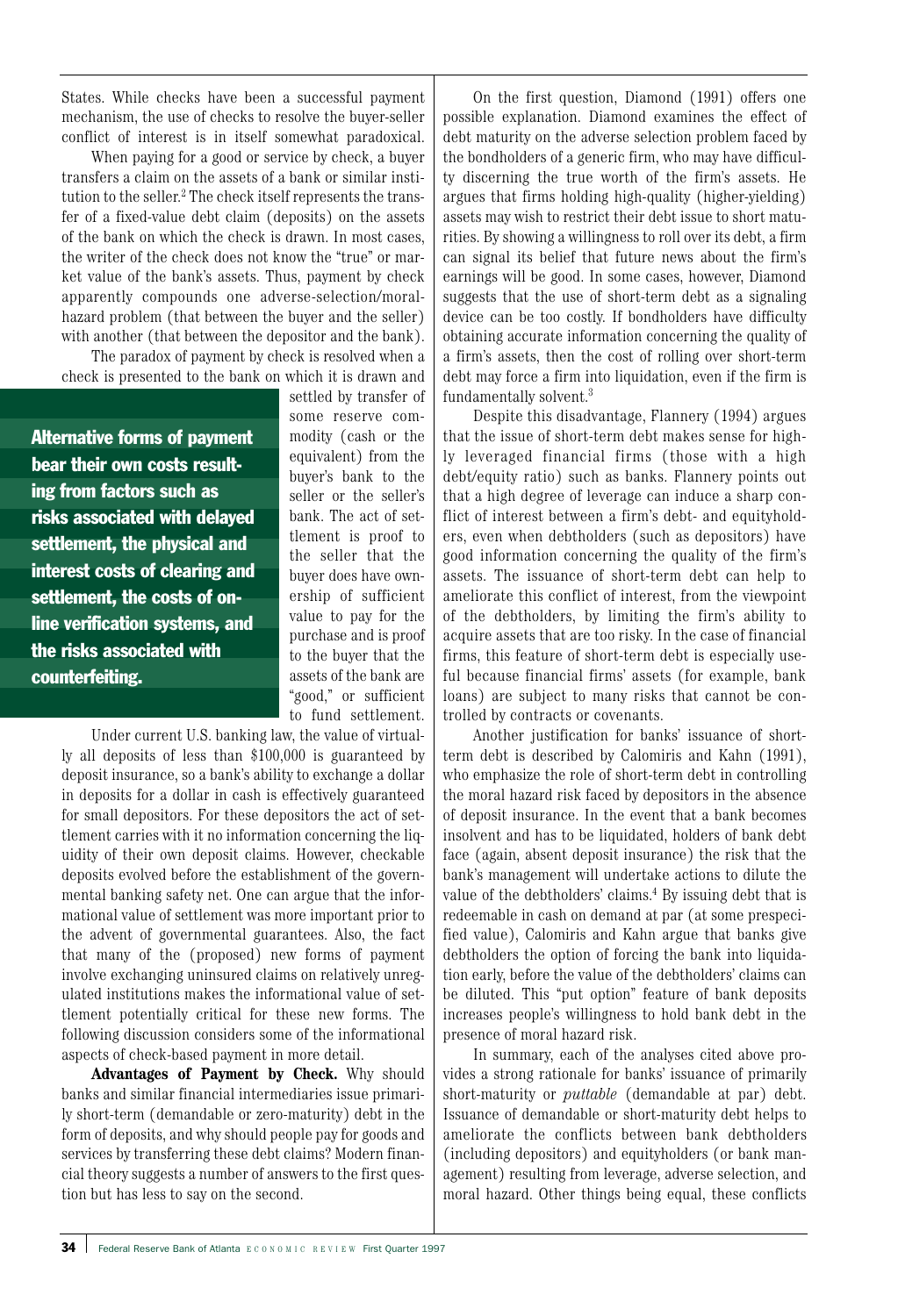can be minimized if depositors know they can walk into their bank at any time and exchange their deposit claims for a fixed amount of cash.<sup>5</sup>

In modern banking systems depositors do not have to rely solely on the demandable nature of bank debt for protection of their interests. Banks in most developed countries are supervised and regulated by governmental agencies, whose mission is to limit banks' risk-taking behavior. While the par demandability of most bank deposits is required by law, the deposits themselves are usually backed by a governmental safety net of deposit insurance and, if necessary, by banks' direct access to central bank credit via a discount window or a similar lending facility. It is worth noting, however, that, despite these more recent developments, the nominal form of the deposit contract has not changed for hundreds of years. This fact suggests that par demandability of deposits continues to be important in reassuring depositors that their interests are being protected.6

On the second question—why people pay for goods and services by transferring short-term debt claims— Calomiris and Kahn (1991, 509) suggest that the puttable feature of bank debt makes it a natural choice for use in transactions. For the reasons outlined above, bank debt must be essentially demandable at par. It would then seem there is little to be lost, and much to be gained, if bank debt claims are transferred from buyer to seller and then immediately redeemed. In other words, the convention of payment by transfer of bank debt that is demandable at par simultaneously solves two information problems by providing a high degree of assurance to depositors concerning the quality of bank assets and to sellers concerning the value of claims (for example, checks) they have received in exchange.

Payment by transfer of bank debt therefore constitutes a "natural" solution to the two-dimensional conflict of interest between banks and depositors and between buyers and sellers. In this sense it is not surprising that the U.S. payments system historically evolved so as to emphasize transfers of claims on banks (such as checks) as an alternative to cash payment. However, the term natural in this instance does not mean inevitable. There are many examples, both historical and contemporary, in which leveraged financial firms have issued large amounts of par demandable debt without such debt being used as a transactions medium. Calomiris and Kahn (1991, 509) note that the debt of Roman banks was demandable but not accepted as a form of payment. Wall (1989) and Flannery (1994, 321) point out that the debt of modern finance companies is often puttable or contains put-option-like features designed to protect debtholders. However, such debt is not commonly accepted as a transactions medium.

Economic history also provides many examples in which debt used as a medium of exchange was not shortmaturity or demandable. Longer-maturity notes known as bills of exchange were widely used as a form of payment among merchants until the twentieth century (see, for example, Braudel 1982, 138-48, or Cuadras-Morató and Rosés 1995). There were certain difficulties associated with this practice, however. The most critical problem was that, in the event of a default by the party on which the bill was drawn, the legal recourse of those parties who had accepted the bill as payment was in many cases quite limited. Consequently, in cases in which the bill issuer defaulted, parties (other than the issuer) using the bill as a means of payment were expected to provide payment by some other means. In practice this drawback led to such bills being used for payments only between parties who had long-standing business relationships or other grounds to trust one another's ability to pay.<sup>7</sup>

*Various other rationales have been offered for demand deposits. For example, Jacklin (1987) suggests that demand deposits can work as a sort of insurance contract against the risk of depositors having to consume earlier rather than later. Gorton and Pennacchi (1990) hypothesize that the demandable nature of deposit contracts may help to insulate depositors from adverse fluctuations in the market value of banks' assets when such fluctuations result from inaccurate information about banks' future earnings. However, in contrast to the theories described in the text, these theories do not suggest why bank debt would have a natural role as a transactions medium.*

*<sup>2.</sup> Throughout the article the term* bank *will be used to indicate both banks and other depository institutions (such as thrifts and credit unions) that offer similar services.*

*<sup>3.</sup> In some cases, however, such liquidity problems can be overcome via a lender-of-last-resort arrangement. See, for example, Kahn and Roberds (1996).*

*<sup>4.</sup> In the vernacular, such actions are described by the phrase "take the money and run."*

*<sup>5.</sup> A downside of par demandability of bank deposits is that it can lead to bank runs. However, in Calomiris and Kahn's view, in the absence of regulation runs may be necessary in order to control moral hazard risk.* 

*<sup>6.</sup> The idea that deposit contracts naturally tend to take the form of demandable debt is reinforced by recent experience with money market mutual funds, as described in Collins and Mack (1994). In theory, these funds differ fundamentally from banks because (1) they are required to hold a narrow class of short-term, liquid assets and (2), in contrast to bank deposits, the value of each share in the fund is marked daily to the market value of the fund's assets. In practice, certain funds' stated share values have at times diverged from the market value of their assets, causing their shares to be viewed more like debt deposit contracts.*

*<sup>7.</sup> Prepaid phone cards represent a modern-day example of a transactable debt instrument that cannot be converted to cash on demand. Naik (1996) recounts various problems that have been associated with the use of these cards.*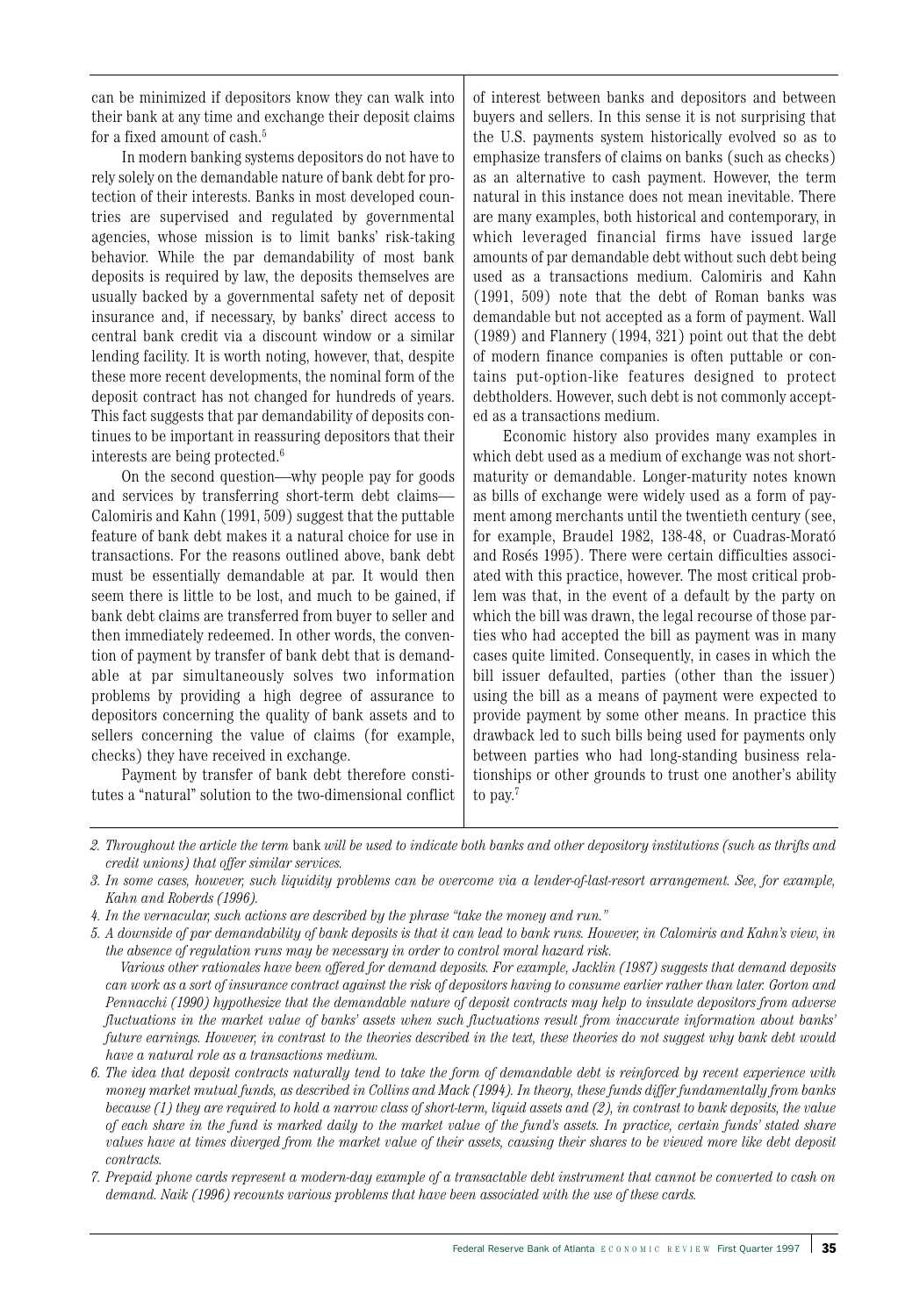# Traditional Alternatives to Cash and Check Payments

**P** ayment by check has many drawbacks, some of which are described below. Attempts to circumvent these difficulties have led to the use of other forms of payment. This section will describe some traditional ayment by check has many drawbacks, some of which are described below. Attempts to circumvent these difficulties have led to the use of other forms alternatives to check payment.

**Credit Transfers.** An obvious drawback to check payment is that checks do not constitute "good funds" unless they have been cleared and settled. The gap between payment and settlement poses a risk to a seller if the seller delivers goods or services before a check payment becomes final. In some countries this drawback of checks has contributed to the disuse of checks and the predominance of *giro* or credit transfers.8

In giro transactions the buyer of a good or service initiates payment by instructing her bank to arrange for the appropriate sum to be debited from her own account and credited to the seller's bank account. Provided that the seller does not deliver a good or service until payment has been made, this form of transaction eliminates some of the risk the seller faces at a cost of less convenience to the buyer. Historically, giro transactions have not been widely employed at the retail level in the United States.<sup>9</sup>

**Banknotes.** Another disadvantage of payment by check is that the clearing and settling of checks entails substantial costs such as physical costs of clearing and settlement and costs associated with the use of non-interestbearing reserves in settlement. If each check transaction had to be settled one-for-one by transfer of non-interestbearing reserves, checks would bear the same implicit tax as cash. If some checks can be settled on a net basis or through correspondent arrangements, then the use of checks can economize on the use of reserves. However, the requirement that every check transaction be cleared and settled means that payment by check still imposes some implicit tax, though obviously less than if the same payments were made with cash.10

Some of the costs associated with clearing and settling checks can be abated by the use of privately issued banknotes. Although such banknotes are no longer used today, they were widely used in the United States during earlier periods. The term *banknotes* refers to bank-issued debt that is issued in circulating or "bearer" form and is convertible on demand into cash.11 From the standpoint of a seller of goods and services, the key distinction between checks and banknotes is that the latter is a debt claim issued directly by the bank and not a transfer of a debt claim initiated by a buyer. Banknotes also differ from government-issued fiat currency because their value derives from the value of the private issuer's assets and not from the monetary authority of a sovereign government. As long as a banknote cannot be counterfeited and as long as a seller believes that the note-issuing bank is willing to exchange its notes on demand for cash, then banknotes can resolve the conflict between buyer and

seller by making the buyer's creditworthiness essentially identical to that of the issuing bank. And as long as other people are willing to accept a banknote in exchange at its par value, there is no need for each transaction to be settled by exchange of cash. This feature of banknotes makes them particularly useful for transactions in which the time or money cost of clearing and settlement makes payments by check impractical.

In theory, banknotes can circumvent the conflict between buyer and seller by creating a form of deposit that does not have to be cleared and settled through the banking system in order to be useful for transactions. In practice, however, the use of banknotes as a transactions medium has been associated with at least two serious problems.

First, the issue of banknotes does not in and of itself resolve the conflict (discussed in the previous section) between holders of the issuing institution's debt (for example, noteholders and depositors) and the institution's equityholders or managers. If banking laws, regulations, and customs insufficiently restrain the ability of equityholders and/or management to dilute the value of debtholders' claims, then a payments system based on banknotes can be ineffective. However, history suggests that it is possible to create systems of banking practices, laws, and regulations that would provide noteholders with a high degree of confidence in the value of the banknotes.12 The effect of these restrictions has often been to place strict restraints on the types of assets that can be used to back banknote issues.<sup>13</sup>

Second, the relatively anonymous nature of banknotes also introduces a new dimension of risk into market transactions—the moral hazard associated with counterfeiting activities. If banknotes are issued in untraceable bearer form, then this anonymity provides strong incentives for counterfeiting.14 If counterfeit notes are accepted by sellers and presented to the issuing institution, then the institution faces a difficult choice. If the issuer fails to redeem the counterfeit notes, then it may undermine public confidence in the value of its legitimate notes. On the other hand, if the issuer redeems the counterfeit notes it must absorb the resulting loss, again possibly undermining public confidence in its notes.

As is the case with cash, the anonymity of banknotes carries with it certain other advantages and disadvantages. The advantages include convenience and privacy during transactions, and the disadvantages include encouragement of theft and illicit activity.

In the United States, banknotes circulated widely until the Civil War and continued to circulate until 1935. During the Civil War, banknotes issued by institutions other than national (federally chartered) banks were essentially taxed out of existence, and stringent regulations were placed on the issue of notes by national banks (see Timberlake 1993, 86-88; Friedman and Schwartz 1963, 20-23). The legal authority for issue of banknotes by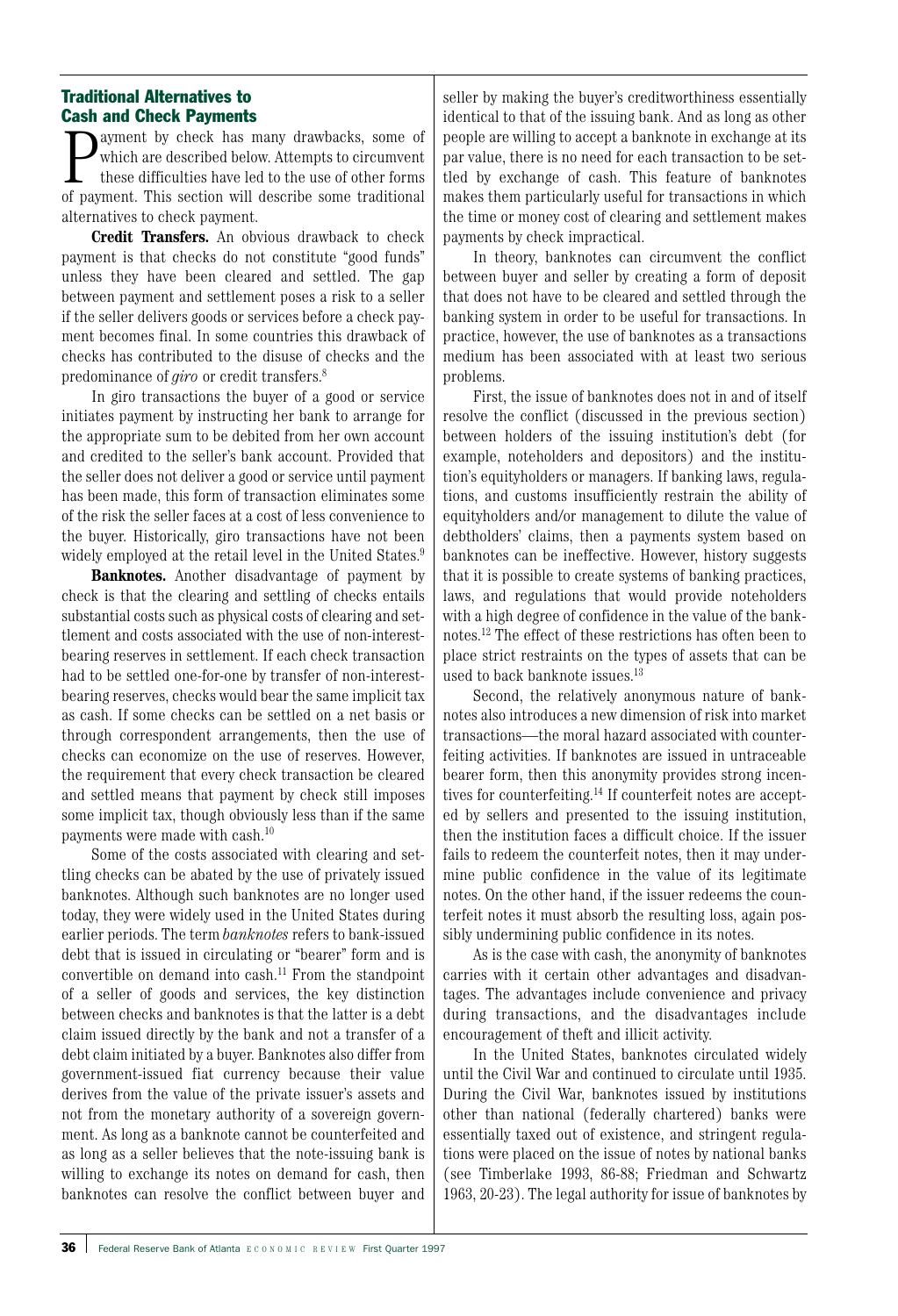national banks expired in 1935 (Friedman and Schwartz 1963, 422).15

**Debit Cards and Credit Cards.** Credit cards and debit cards represent more recent alternatives to the use of checks and cash.16 Debit card transactions are functionally similar to check transactions.<sup>17</sup> When a buyer pays for a good or service using a debit card, the buyer authorizes the seller to transfer funds from the buyer's account to the seller. There is an important distinction, however, when debit card transactions take place on-line. In on-line transactions, funds are immediately deducted from the buyer's account. This immediacy provides sellers with almost complete assurance against the moral hazard and adverse selection risks associated with check clearing and settlement.18

However, this assurance comes at a cost. The costs of constructing and maintaining a dedicated on-line verification system makes this form of payment inefficient for some small-value transactions. Caskey and Sellon (1994, 90) report that the direct cost of on-line debit card payments for small-value (grocery store) transactions is slightly less than the cost of check payments but still substantially greater than the cost of cash payments. And, because the on-line system directly accesses buyers' bank accounts, each on-line debit card transaction has to be authorized by the buyer, typically by entering a PIN (personal identification number) at a retail terminal.

Credit card transactions superficially resemble debit card transactions but are different in terms of their economic function. As with on-line debit cards, sellers of goods and services usually accept credit cards in payment only after the transaction has been authorized by an online verification system. The distinguishing feature of credit card transactions is that they do not represent a direct transfer of funds between buyer and seller. Rather, funds flow from the card-issuing institution to the seller. The card issuer is then responsible for collecting the debt incurred by the buyer. The problem of judging the creditworthiness of the buyer is thus transferred from the seller to the card issuer. While credit cards are a convenient and relatively secure means of payment, Caskey and Sellon (1994, 90) report that using a credit card is by far the most expensive method of payment for small-value transactions.

#### New Forms of Payment

<sup>n</sup> he foregoing discussion suggests that there is much room for improvement in the area of retail payments. Cash is convenient and anonymous, but it bears an implicit tax and is subject to theft and illicit use. Various alternative forms of payment bear their own costs resulting from factors such as risks associated with delayed settlement, the physical and interest costs of clearing and settlement, the costs of dedicated on-line verification systems, and the risks associated with counterfeiting. These problems, combined with the advent of new computer and communications technologies, provide economic incentives for the creation of new methods of payment.

- *8. This practice has been most notable in Germany. See, for example, Bank for International Settlements (1993, 161-62).*
- *9. In recent years electronic credit transfers have been widely used for certain other types of payments, however, such as direct deposits of payrolls, government benefit payments, and corporate payments to vendors and contractors. See Bank for International Settlements (1993, 442).*
- *10. Checkable accounts in the United States have also been subject to a legal reserve requirement. See Feinman (1993) for a historical summary of reserve requirements in the United States. Prior to the Federal Reserve System's involvement in the check payments system, it was common for banks to pass along the costs of check clearing and settlement by discounting the value of checks drawn on other banks. Duprey and Nelson (1986) present a detailed description of this practice, known as nonpar banking.*
- *11. In this article the term* banknotes *will refer only to circulating notes issued by commercial banks or other private institutions. Currency issued or backed by governments or central banks will be referred to as* cash*.*
- *12. See, for example, Dwyer (1996) for examples of both types of regime from the U.S. Free Banking Period (1837-65).*
- *13. White (1995) traces the pre-Civil War history of various devices employed by state governments to protect the interests of banknote holders, including restrictions on minimum denominations, state-sponsored insurance plans, and restrictions on asset holdings. Broadly speaking, placing restrictions on asset holdings seems to have been the most efficient mechanism. Williamson (1989) and Champ, Smith, and Williamson (1996) point out that the Canadian experience with banknote issue was quite different from the U.S. experience. In Canada, banks were historically able to issue banknotes against general assets. The value of these notes was backed by cooperative agreements among banks that would have been difficult to implement under U.S. banking laws.*
- *14. The incentive to counterfeit also exists with government-issued currency. However, the likelihood of successful counterfeiting is greater if there a large number of private issuers of banknotes.*
- *15. According to Lacker (1996), however, most of the Civil-War-era legal restrictions on banknote issue have been repealed by recent banking legislation.*
- *16. In this section, the term* debit card *does not apply to "stored-value" or "smart" cards, which are discussed below.*
- *17. That is, both checks and debit cards represent* debit transactions *as defined in the glossary.*
- *18. Not all debit card transactions are on-line. See Caskey and Sellon (1994) for a discussion of different types of debit card transactions. On-line verification systems can also be used to guard against check fraud and reduce the risks associated with check payments.*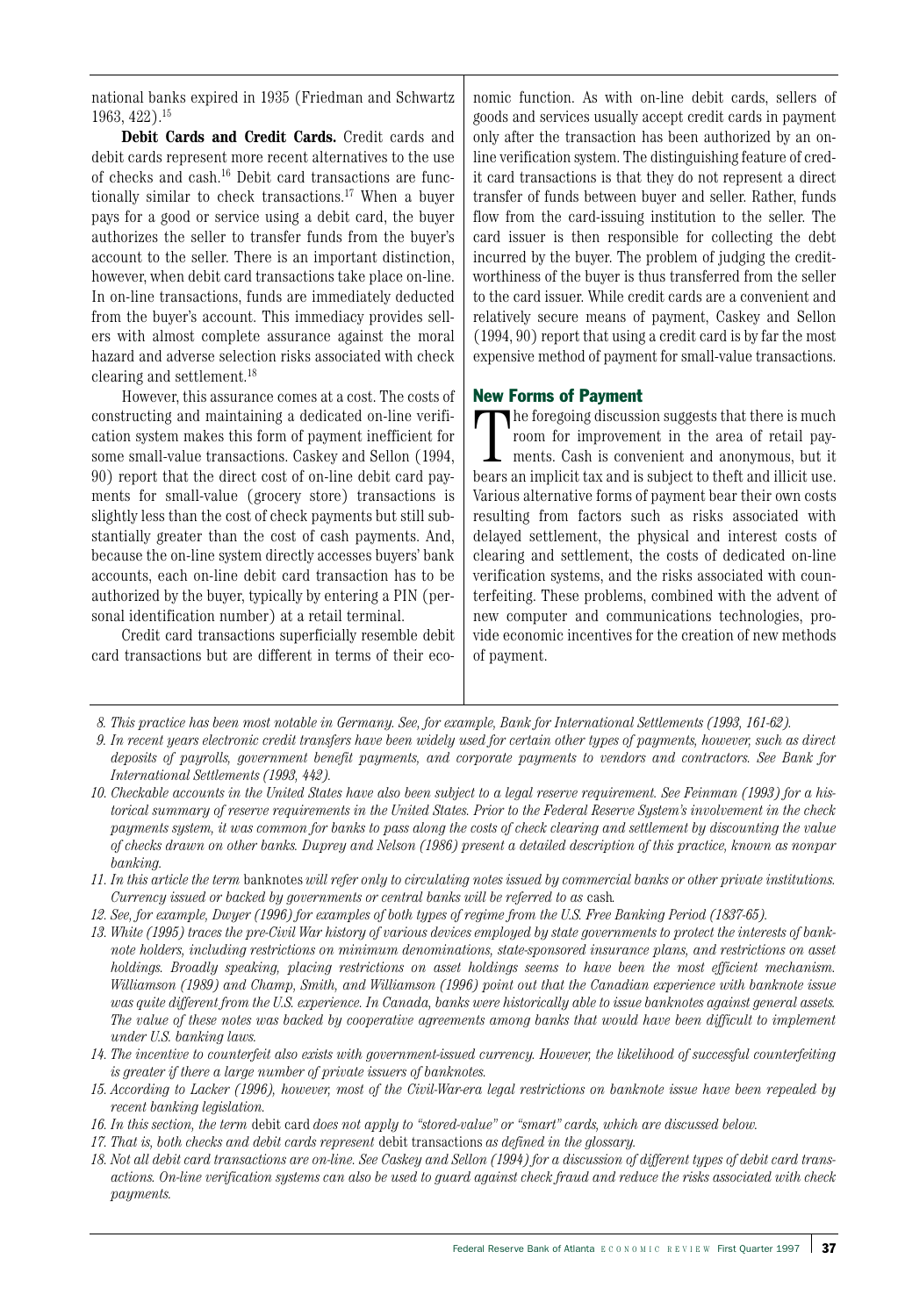It is impossible to predict exactly which of the various new and proposed forms of payment will be successful in the marketplace. A combination of economic theory and historical experience suggests, however, that whatever the operational features of the new forms, these forms will function similarly to either checks or banknotes or perhaps some combination of these. The key economic attributes of these two traditional forms of payment are described below and summarized in Table 1.19

**The Check Model for Retail Payments.** First, the check model requires that the payment itself be a transfer from the buyer to the seller of a zero-maturity, parvalued debt claim on a financial institution's assets. As discussed above, there are numerous theoretical reasons for payments to take this form.

Second, as is the case with checkable bank deposits, the institution against which the payment is drawn holds a diversified portfolio of both short-term, liquid assets and at least some longer-term, illiquid assets.20

Third, the transactions instrument (check) is considered a liability of the buyer and not the institution on which it is drawn; the instrument is easily reproducible, relative to currency.

Fourth, the value of the payment is verified as quickly as possible by clearing and settlement through the banking system. As discussed above, this step is necessary if claims can be easily reproduced.

Fifth, the payment is not anonymous in the sense that the act of clearing and settlement reveals the identity of the buyer to both the seller and/or the bank against which the check is drawn.

**The Banknote Model.** As with the check model, in the banknote model the payment itself consists of a transfer from the buyer to the seller of a zero-maturity, par-valued debt claim on a financial institution's assets. However, the banknote model differs from the check model in the following ways.

First, the historical experience in the United States has been that the composition of assets against which banknotes can be issued has been more tightly regulated than the assets that are used to back checkable deposits. For example, during the U.S. Free Banking Period, notes were generally issued only against certain types of bonds (see, for example, White 1995 or Dwyer  $1996$ ).<sup>21</sup>

Second, the transactions instrument is considered to be a liability of the issuing institution and is relatively difficult to counterfeit.

Third, the seller receiving the payment has the option of verifying its value by presenting it to the issuing institution for redemption in cash.

Fourth, the payment itself need not reveal the identity of the buyer to either the seller or the issuing bank.

Charts 1 and 2 depict highly stylized examples of transactions under the two models.22 In Chart 1 a buyer has funds on deposit at bank A. The buyer purchases goods from the seller and pays by check. The seller deposits the check in an account at bank B. B presents the check to A, which debits the buyer's account and transfers reserve funds to B. Finally, B credits the seller's account for the amount of the purchase. In Chart 2 a buyer deposits funds with a bank A, which in turn issues banknotes. The buyer uses the notes to purchase goods from another party, the buyer/seller. This process is repeated potentially many times until a buyer/seller buys goods from a seller who wishes to exchange the notes for some other form of money. The seller does this by depositing the notes at bank B. B presents the notes to A, and receives reserve funds in settlement.

| Model Characteristics                | <b>Check Model</b>                                                                 | <b>Banknote Model</b>                                                              |
|--------------------------------------|------------------------------------------------------------------------------------|------------------------------------------------------------------------------------|
| Form of Payment                      | Transfer of zero-maturity,<br>par-valued debt issued<br>by a financial institution | Transfer of zero-maturity.<br>par-valued debt issued<br>by a financial institution |
| <b>Backing Assets</b>                | Historically,<br>diversified asset portfolio                                       | Historically,<br>less diversified, more<br>liquid asset portfolio                  |
| Liability of                         | Check writer (buyer)                                                               | Issuing institution                                                                |
| Immediate Clearing<br>and Settlement | Required                                                                           | At the option of the seller                                                        |
| Anonymity                            | No.                                                                                | Yes, at least for<br>some transactions                                             |

#### TABLE 1 Two "Model" Forms of Payment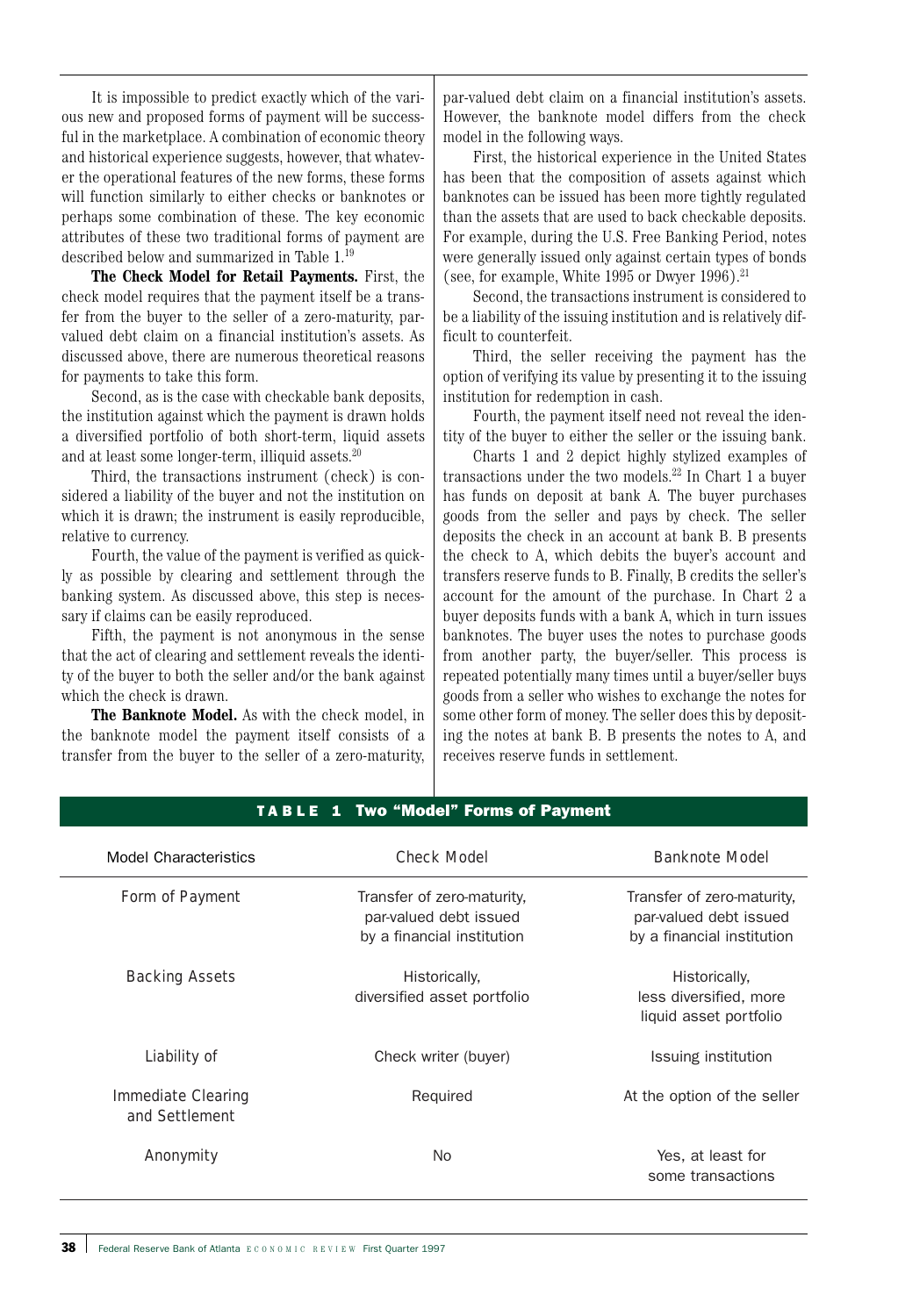The key differences between the two models are easily seen from the charts. The check model favors security over anonymity and convenience by involving the banking system in each transaction. The banknote model offers potential cost savings because not every transaction has to be routed through the banking system for clearing and settlement. Under the banknote model, transactions outside the banking system (for example, those depicted with dashed lines in Chart 2) are also potentially anonymous, with attendant advantages and disadvantages. Finally, the fact that not all transactions are cleared and settled potentially raises the risks associated with each unsettled transaction.23

The next section analyzes two of the most widely discussed new forms of payment using the two formal models as benchmarks.

**Payment with Stored-Value Cards.** A stored-value card is a relatively new form of payment card.<sup>24</sup> Storedvalue cards differ from traditional debit cards in the sense that the card does not provide access to the buyer's bank account. Instead, the buyer purchases stored value with cash or bank funds, and the appropriate amount of stored value is placed on a card in the form of data on a magnetic strip or electronic chip. When the card is used to make a purchase, the amount of the purchase is deducted from the balance on the card, not from the buyer's checking account. Merchants and other receivers (or their banks) of these stored-value claims then present the claims to the issuing bank (or other institution) for settlement. Stored-value cards thus can offer potential cost savings over on-line debit and credit card systems to the extent that they eliminate the need for costly on-line verification of each transaction.

Stored-value cards resemble both checks and banknotes in the sense that the transfer of stored value represents the transfer of a demandable, par-value debt claim from buyer to seller. Do these cards more closely resemble electronic checks or electronic banknotes? The answer depends on the manner in which the stored value is created and on what happens after the stored value is transferred from buyer to seller.

If the stored value represents claims on bank assets, that is, on funds in a bank account, then in this respect the value placed on stored-value cards represents something closer to traditional checkable deposits than it does banknote claims. On the other hand, if the stored value represents a claim on a firm outside the safety net of the traditional banking system, then it is likely that a special pool of liquid assets will be maintained in order to back the stored value. In such cases, stored-value cards would more closely resemble banknotes.25

Stored-value cards also resemble banknotes to the extent that the stored value placed on the card represents a liability of the issuing institution. As discussed above, this feature of stored-value cards is advantageous in the sense that it can eliminate the need for on-line verification. However, this banknote-like feature of storedvalue cards makes them potentially subject to risks from counterfeiting.26

Various issuers of stored-value cards have proposed different rules for clearing and settlement of stored-value transactions. Some stored-value card systems require that each stored-value transaction be cleared and settled through the banking system. This first type of system more closely adheres to the check model in this respect. In other stored-value systems, stored value can be transferred from one card to another without clearing and settlement of the transaction; such transactions are known as peer-to-peer transactions. This second type of system

*21. Again, it should be noted that in other countries banknotes have historically been issued without such restrictions.*

*<sup>19.</sup> The "check model" and the "banknote model" correspond in a very rough way to the "account-based/notational" and "tokenbased" models of electronic money that have been discussed in the computer science literature. See the discussions in Wayner (1996, 210-11) or Camp, Sirbu, and Tygar (1995, 1-2).*

*<sup>20.</sup> In the history of economic thought there have been numerous theoretical arguments both for and against such maturity mismatches between assets and liabilities. This debate dates back at least to the "currency" and "banking" schools of early nineteenth century Britain. For some more recent contributions see, for example, Flannery (1994, 323-26), who argues that in the case of banks, such mismatches are likely to occur because of a combination of the effects of leverage and noncontractable risks associated with bank assets. On the other side, Gorton and Pennacchi (1992) argue that maturity mismatches are unnecessary for transactions accounts and that short-term transactions liabilities can be backed by short-maturity, liquid assets.*

*<sup>22.</sup> The transactions shown in Charts 1 and 2 are meant to serve as examples. Other patterns of transactions are possible in each case.*

*<sup>23.</sup> Absent a reserve requirement, the ability to issue circulating banknotes could lead to an indeterminate increase in the aggregate quantity of outstanding bank liabilities. For a formal discussion of this effect, see, for example, Wallace (1983).*

*<sup>24.</sup> For an introduction to the economics of stored-value cards see Congressional Budget Office (1996). See Allen and Barr (1997) or Zoreda and Otón (1994) for an introduction to the operational aspects of stored-value cards. Stored-value cards that contain an electronic chip (as opposed to a magnetic strip) are commonly called smart cards.*

*<sup>25.</sup> McAndrews (1996, 22) argues that the most likely issuers of stored-value cards will be joint ventures involving both banks and nonbanks. McAndrews argues that one problem that will have to be resolved by such joint ventures is the question of exactly whose liability is represented by the stored value.*

*<sup>26.</sup> The need for protection against counterfeit risk has been underscored by recent experience with stored-value cards in Japan. There, widespread counterfeiting of stored-value cards led to losses reported to be as great as \$500 million. See Glain and Shirouzu (1996) or Pollack (1996).*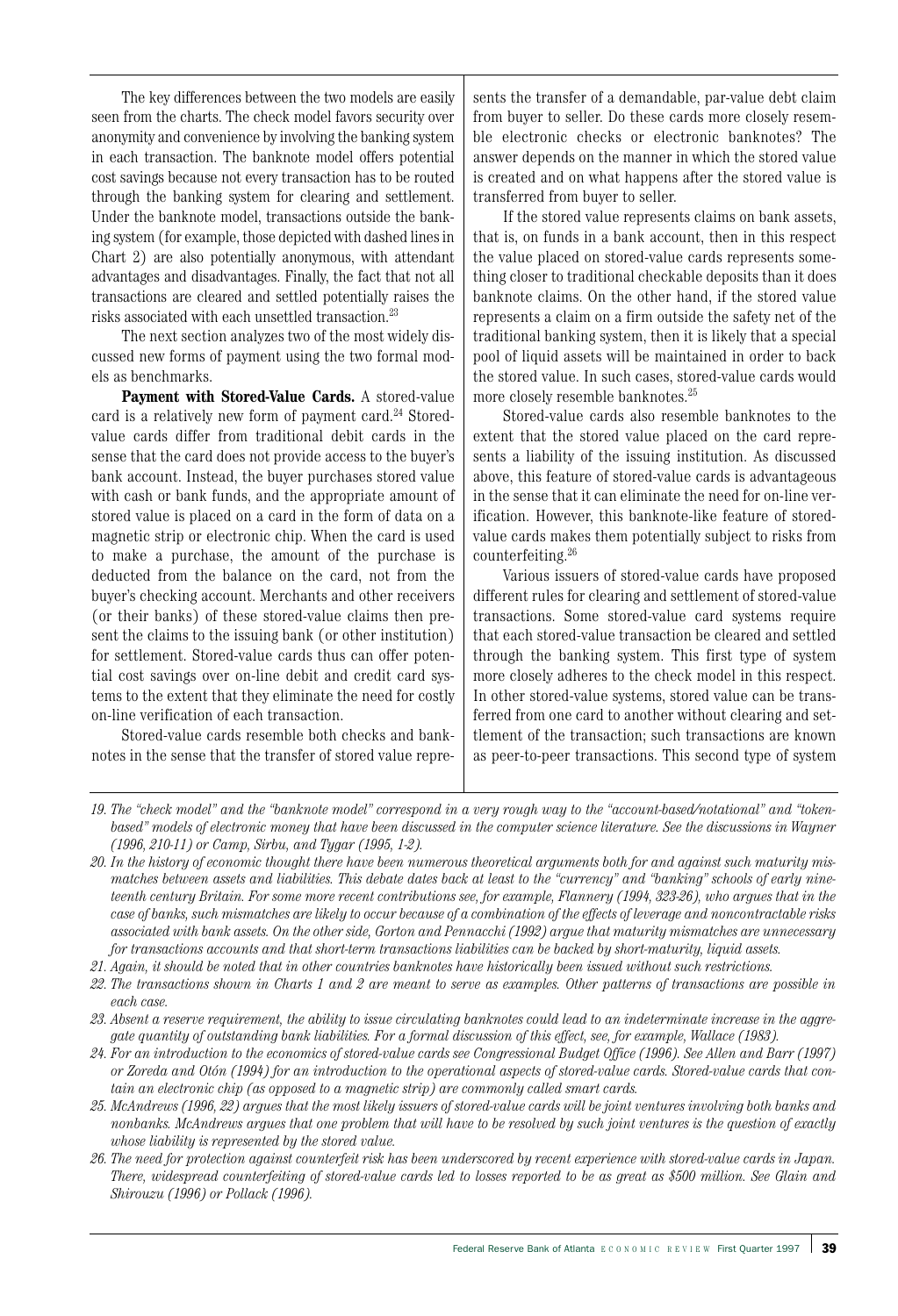#### CHA R T 1 The Check Model of Payments



more closely approximates the hand-to-hand transfer of banknotes from buyer to seller.

There is also a wide range of possibilities concerning the anonymity of transactions with stored-value cards. If buyers can purchase stored-value cards anonymously, then in this respect stored-value cards more closely resemble banknotes. However, this anonymity is compromised somewhat if each transaction made with a stored-value card can be traced back to an individual card or to a particular seller. Likewise, if each stored-value transaction has to be cleared and settled through the banking system, then this requirement limits the anonymity of stored-value transactions. On the other hand, if stored-value transactions can take place without the involvement of the banking system, these transactions could be almost completely anonymous, even if the original purchase of value can be traced back to a specific issuer or location.

In summary, payment by means of stored-value cards mimics the banknote model in the sense that the payment instrument represents a liability of the issuing institution and not that of the buyer using the stored-value card. In other respects, payment by stored-value card can follow either the check or the banknote models, depending on exactly how the stored value is issued, transferred, and settled. If the stored-value claim is issued in a nonanonymous way against bank assets and each storedvalue transfer has to be cleared and settled through the banking system, then payment by stored-value card comes close to the check model.27 If stored value is issued anonymously against a specific pool of backing assets and can be transferred anonymously without the involvement of the banking system, then payment by stored-value card almost perfectly matches the banknote model. Other types of stored-value systems would probably fall somewhere between these two extremes.

**Payment with Electronic Cash.** A limitation of stored-value payment systems is their requirement for specialized cards, computers, and electronic networks in order to hold and transfer stored value. Another variation on the stored-value idea would go a step further and eliminate the need for such specialized equipment. Instead, stored value would be held on nonspecialized computers and transferred via widely accessible computer networks such as the Internet. This method of payment has been given a variety of names, such as electronic cash, digital cash, electronic currency, electronic coins, and electronic scrip.28 The discussion will use the term electronic cash, which seems to be the most commonly used. The term may be somewhat misleading, however, since electronic cash represents claims on the assets of private institutions and, unlike the paper cash in common use today, does not have governmental backing.

As is the case with smart cards, electronic cash resembles traditional, privately issued banknotes in the sense that it represents a liability of the issuer and not of the buyer using the electronic cash to make a purchase. However, in other respects, payment via electronic cash may conform more closely to the check model than to the banknote model. For example, electronic cash issued as a claim on a firm outside the traditional banking system could be issued either against a specific pool of backing assets (as in the banknote model) or as a claim on bank assets (as in the check model).

There are also at least two areas in which technological constraints pose significant challenges to the ability of electronic cash to conform to the banknote model. The first is anonymity. Transferring stored value from one computer to another ultimately involves transferring data from one computer to another. Since data on computers are readily copied and manipulated, some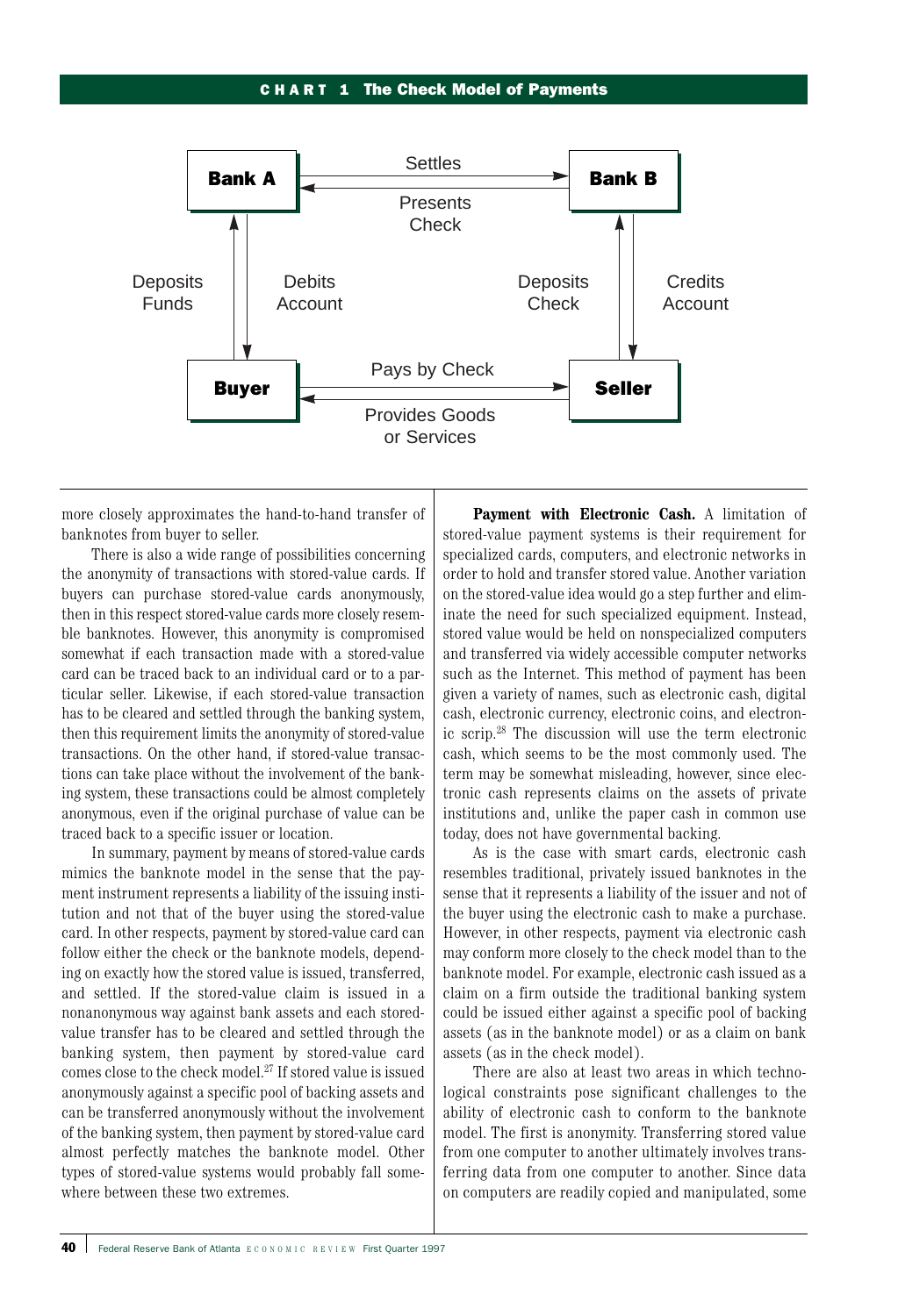#### CHA R T 2 The Banknote Model of Payments



verification procedure is necessary in order to ascertain that the transferred data represent a legitimate claim to stored value. If the verification process involves a third party (other than the buyer and seller), anonymity could be compromised. Some innovative techniques have been proposed to circumvent this problem.<sup>29</sup> At least in theory, these techniques should allow almost complete anonymity of electronic cash transactions while simultaneously providing verification of the stored-value claim.

A second problem with electronic cash has to do with the issue of clearing and settlement. To perfectly emulate the banknote model, electronic cash should allow for peer-to-peer transactions between buyer and seller that do not require clearing and settlement through the banking system. If, however, the security of electronic cash is such that a seller cannot discern the legitimacy of an electronic cash transfer, then mandatory clearing and settlement of each transaction through the banking system may be necessary.

As with stored-value cards, the bottom line for electronic cash payments is that they can follow the banknote model, come close to approximating the check model, or fall somewhere between these two extremes. It seems clear, however, that in economic terms neither stored-value cards nor electronic cash represent radical departures from traditional modes of payment.

# Old versus New Forms of Payments: Some Caveats

 $\tau$ hile most traditional forms of payment evolved in relatively unregulated environments, the contemporary use of these forms is governed by a large and well-established body of laws and regulations. The purpose of these laws and regulations is to protect the public interest, more generally, and often the rights of consumers and small depositors, more specifically. While in some cases these laws and regulations apply to some of the new forms of payment, in other cases their applicability is at best ambiguous. A complete discussion of potentially applicable banking laws and regulations is beyond the scope of this article. But the potentially large impact of banking laws and regulations on the new payment forms merits a brief survey of some of the relevant legal and regulatory issues.30

The first and perhaps most crucial question is whether entities other than banks have the legal right to issue transferable liabilities in the form of, say, storedvalue cards or electronic cash. Current U.S. law limits the ability of nonbanks to offer deposits and limits the ability

*<sup>27.</sup> Formally, such stored-value cards most closely resemble traditional travelers checks or cashier's checks, which in contrast to ordinary checks are considered liabilities of the institution on which they are drawn.*

*<sup>28.</sup> On the details of various existing and proposed forms of electronic cash, see, for example, Chaum (1992), Congressional Budget Office (1996), Flohr (1996), and Wayner (1996).*

*<sup>29.</sup> The most prominent of these innovations is Chaum's (1992) technique, based on the idea of "blind signatures." Digital blind signatures allow both a buyer and an electronic-cash issuer to "sign" electronic cash in a way that is verifiable to the signer and to other designated parties but is unobservable and irreproducible by other parties.*

*<sup>30.</sup> The discussion below borrows heavily from U.S. Department of the Treasury (1996, apps. 14) and Congressional Budget Office (1996, chap. 4). The reader is referred there for more detailed discussions of legal and regulatory issues.*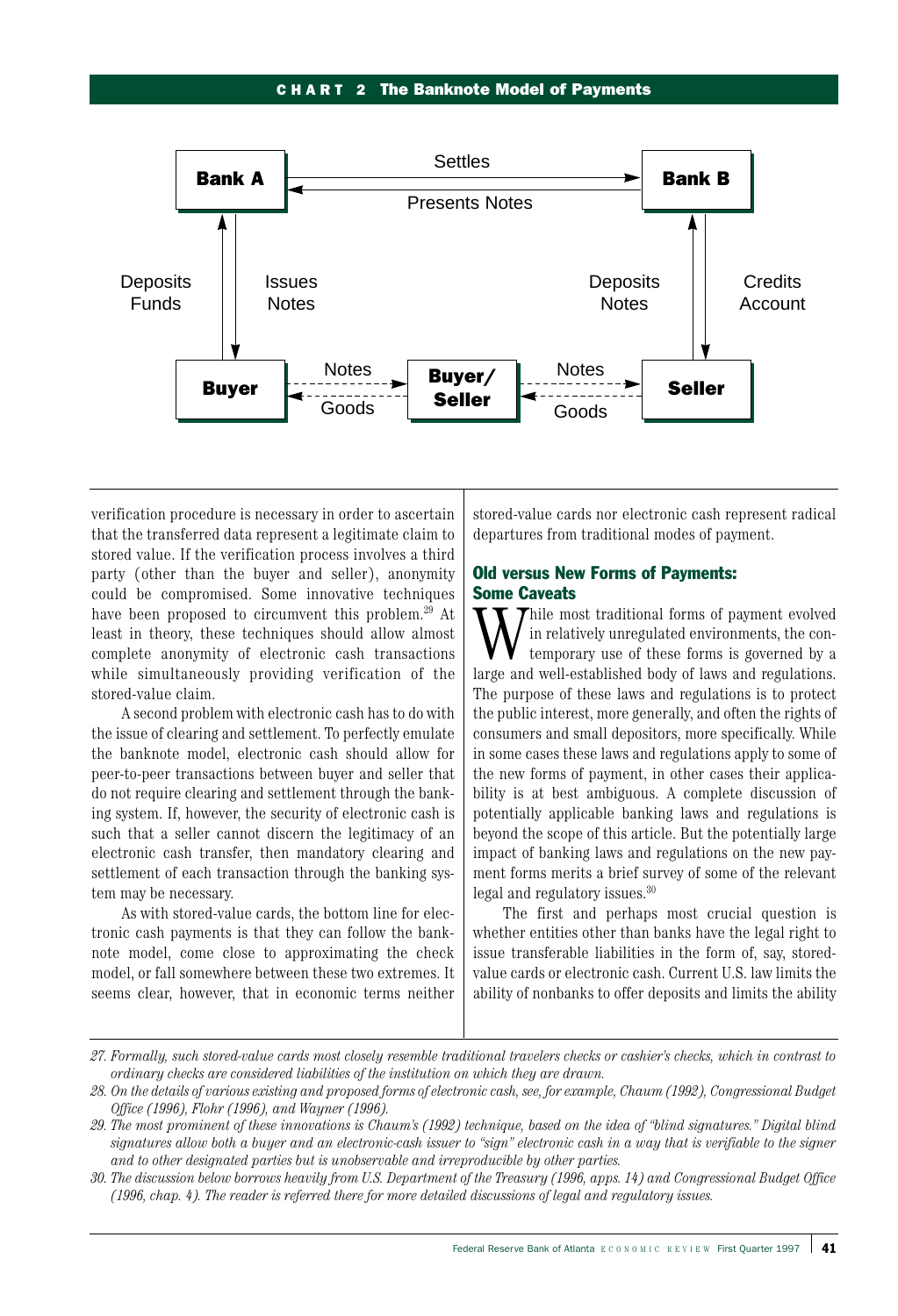of nonbank depository institutions to make commercial loans. If new forms of transactions liabilities were to be seen as deposits, these laws would also apply to nonbank firms offering these new types of liabilities. Whether or not various new forms of payment legally constitute deposits is not entirely resolved, although the Federal Deposit Insurance Corporation recently ruled that most types of stored-value cards are not deposits for insurance purposes (see FDIC 1996).

From a regulatory viewpoint, the distinction between bank and nonbank issuers of new forms of transactions liabilities is also important. Banks and bank holding companies are subject to both specialized laws and regulatory oversight designed to limit their risk exposures. In return, banks and their depositors are protected from potential losses by the safety net afforded by federal deposit insurance and by banks' access to the Fed's discount window. In the case of bank-issued transactions liabilities, at least some of these restrictions and assurances could carry over to the newer forms. Transactions deposits at banks are also subject to a legal reserve requirement, which mandates that banks maintain a certain percentage of their transactions deposits as either cash or non-interest-bearing accounts at the Fed. As of this writing, it appears likely that balances on storedvalue cards issued by banks will be subject to reserve requirements (see Blinder 1995).

By contrast, nonbank issuers of new types of transactions liabilities could or could not largely be free of the restrictions and oversight required by state and federal laws. Some exceptions to this statement might occur if a nonbank issuer were owned by a bank or bank holding company. It is also unlikely that the coverage of the federal safety net would extend completely to nonbankissued transactions liabilities.

Another important question has to do with applicability of the rules governing the validity of electronic funds transfers. For retail payments, these rules are provided by the Electronic Funds Transfer Act of 1978 and the Federal Reserve System's corresponding Regulation E. Regulation E also requires extensive disclosure of information to consumers regarding their rights and obligations when using various forms of electronic funds transfer. Currently, the applicability of Regulation E to various new forms of payment is uncertain. In the case of stored-value cards, for example, the Fed has proposed exempting from Regulation E all cards containing no more than \$100 as well as all stored-value cards that are off-line and that do not track individual transactions (see Board of Governors 1996).

A final area of regulatory ambiguity results from potential conflicts between the putative anonymity of some of the new forms of payment and the reporting requirements of federal anti-money-laundering laws. These laws currently impose extensive record-keeping requirements on financial institutions for certain types of transactions, especially those that involve exchanging cash for other types of liabilities. The general applicability of these laws to the new forms of transactions liabilities is again uncertain.

# Conclusion: The More Things Stay (Virtually) the Same

The advent of various new electronic forms of payment cannot be described as revolutionary. The new types of payments are better described as evolutionary adaptations of some older forms of payment he advent of various new electronic forms of payment cannot be described as revolutionary. The new types of payments are better described as evochecks and banknotes—to modern communications technology.

Since the new forms of payment do not really represent anything particularly new from the standpoint of economic theory, it seems likely that the same policy issues that apply to the creation of checkable deposits and to the issue of banknotes will apply to the creation of the new forms of payment liabilities. Among the most critical open policy questions are the following:

First, should institutions not regulated as banks be able to offer the same types of transaction services as banks—that is, should there be "free" electronic banking?

Second, if the answer to the first question is yes, what are the rights and responsibilities of nonbank providers of transactions services? In particular, to what extent should existing banking laws apply to these nonbank providers? And what should be the responsibility of the public sector toward these nonbank providers, particularly in the case of a failure of a provider or a more widespread liquidity crisis?

Third, should banks and other providers of transactions services be allowed to create electronic liabilities with some characteristics of circulating banknotes? And what restrictions, if any, should apply to these liabilities?

Fourth, is it necessary to impose a non-interestbearing reserve requirement on all transactions liabilities in order to maintain a stable overall level of prices?<sup>31</sup>

Aside from the occasional interjection of the word *electronic*, these are classical questions of monetary economics. These questions were widely debated in the nineteenth and early twentieth centuries, but by the mid-twentieth century they had been resolved, at least in a policy sense, in favor of the regulated form of banking that we are familiar with today. If the new types of payments become popular enough to force these same questions to be asked again, it will be interesting to see if the same answers emerge.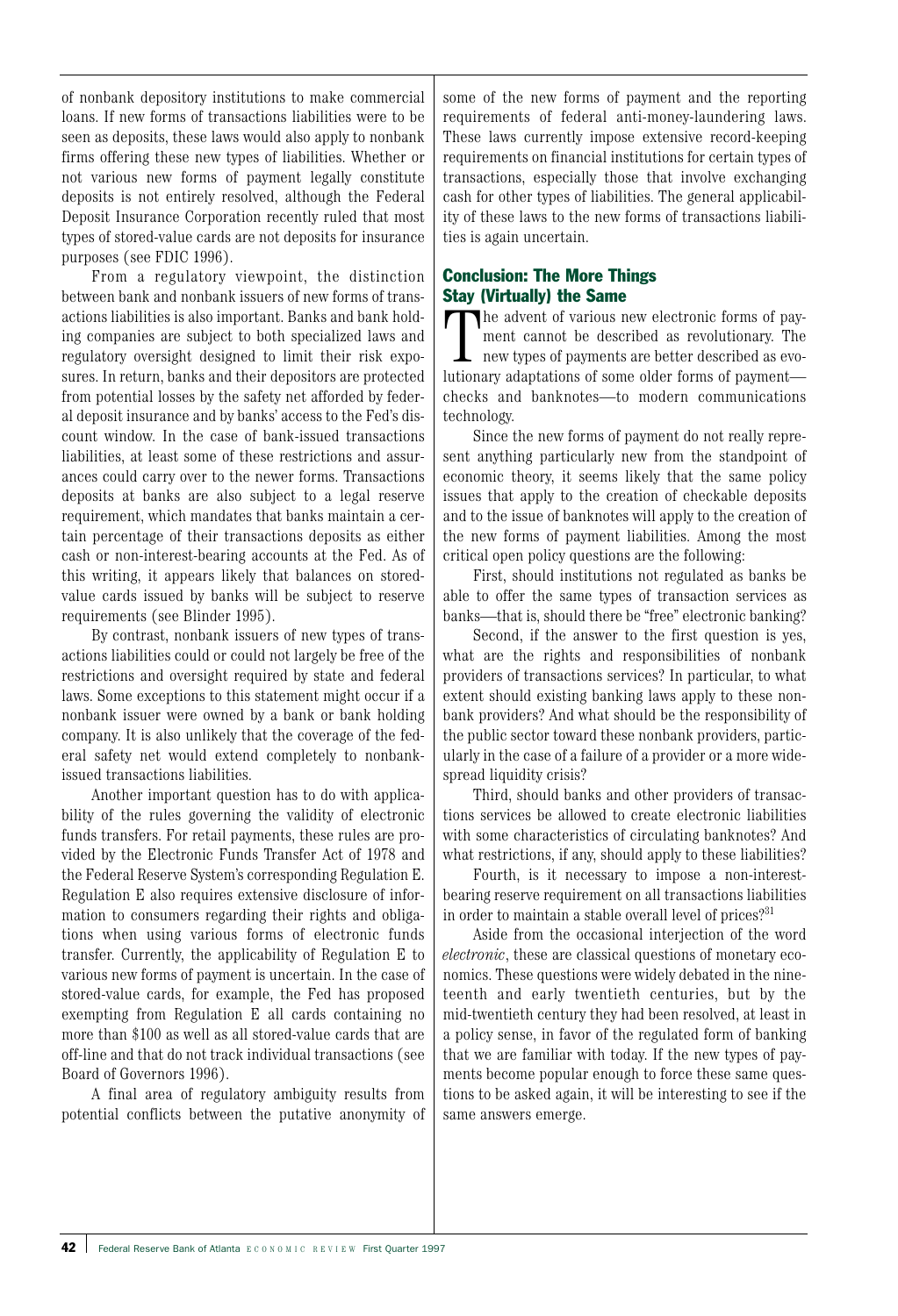# **Glossary**

**Adverse selection:** a condition that exists in economic situations when a meaningful attribute of one party (say, the creditworthiness of a borrower) is unobservable by another party (say, a lender).

**Banknote:** for the purposes of this article, a debt obligation issued by a bank (or some other private institution) that the issuer promises to redeem in a prespecified amount of cash on demand and that is intended to circulate in bearer form.

**Bill of exchange:** an order from one party (for example, a buyer of a good or service) to another party (often a bank) to pay a certain amount of money to a third party (often a seller of a good or service) on a certain date. In contrast to checks, bills of exchange are not demandable at par value.

**Cash:** for the purposes of this article, either (a) governmentissued fiat money, as circulates in virtually all countries today, or (b) specie or government-backed claims to specie, as circulated in many countries prior to the 1930s.

**Check:** an order from one party (for example, a buyer of a good or service) to another party (usually a bank) to pay a certain amount of money to a third party (often a seller of a good or service) on demand.

**Clearing:** the process by which a payment order (such as a check) moves to the bank on which it is drawn, prior to settlement.

**Credit card:** a card that indicates that the holder has access to a line of credit with a bank or other institution. The line of credit can be used to make transactions up to a limit; the balance on these transactions is then paid off by the card holder.

**Credit transaction or giro transaction:** a transaction in which the order to pay moves from the bank of the buyer of a good or service to the bank of the seller. Examples of credit transactions include the giro transactions that are commonly used in many European countries and direct payroll deposits in the United States.

**Debit card:** a card that allows the holder to make transactions by accessing funds on her account with a bank or sim-

ilar institution. Differs from a credit card on which funds are first spent down and then paid off.

**Debit transaction:** a transaction in which the order to pay moves from the bank of the seller of a good or service to the bank of the buyer. Examples of debit transactions include payments by check or by debit card.

**Demandable at par:** a condition of debt claims that are puttable at any time at par (face) value. For example, today virtually all checks are demandable at par.

**Electronic cash:** a par-valued debt claim on a bank or other institution designed to be used as a means of payment over the Internet or other nonspecialized computer network. Also called electronic scrip, electronic currency, and electronic coins.

**Moral hazard:** a condition that exists in economic situations in which one person can undertake actions to her own benefit and to the detriment of other people without such actions being observed.

**Put option:** an option contract that entitles its holder to sell or "put" an asset at a prespecified price.

**Puttable debt:** debt that can be resold to its issuer at a prespecified price.

**Smart card:** a type of stored-value card on which the relevant account information is stored on a computer chip.

**Stored-value card:** a type of payment card on which the relevant account information is accessible from the card itself in the form of data stored on a magnetic strip or computer chip.

**Settlement:** an act that discharges obligations between two parties. For example, when one bank presents another bank with a check drawn on a depositor's account, the latter bank can settle this obligation by transferring an equal amount of reserve funds to the former.

Adapted from Bank for International Settlements (1993) and Congressional Budget Office (1996).

——————————————

*31. This issue has been raised by numerous theoretical studies—for example, Wallace (1983), Woodford (1990), and Smith (1991)—that suggest that some sort of non-interest-bearing requirement may be necessary. By contrast, Goodhart (1993) argues that non-interest-bearing reserve requirements are not necessary for the conduct of monetary policy, essentially because of private-sector demand for central bank liabilities as a transactions medium. The Federal Reserve System has strongly endorsed the latter viewpoint; see, for example, Blinder (1995) and Greenspan (1996). For an extended discussion of this issue, see Roberds (1994).*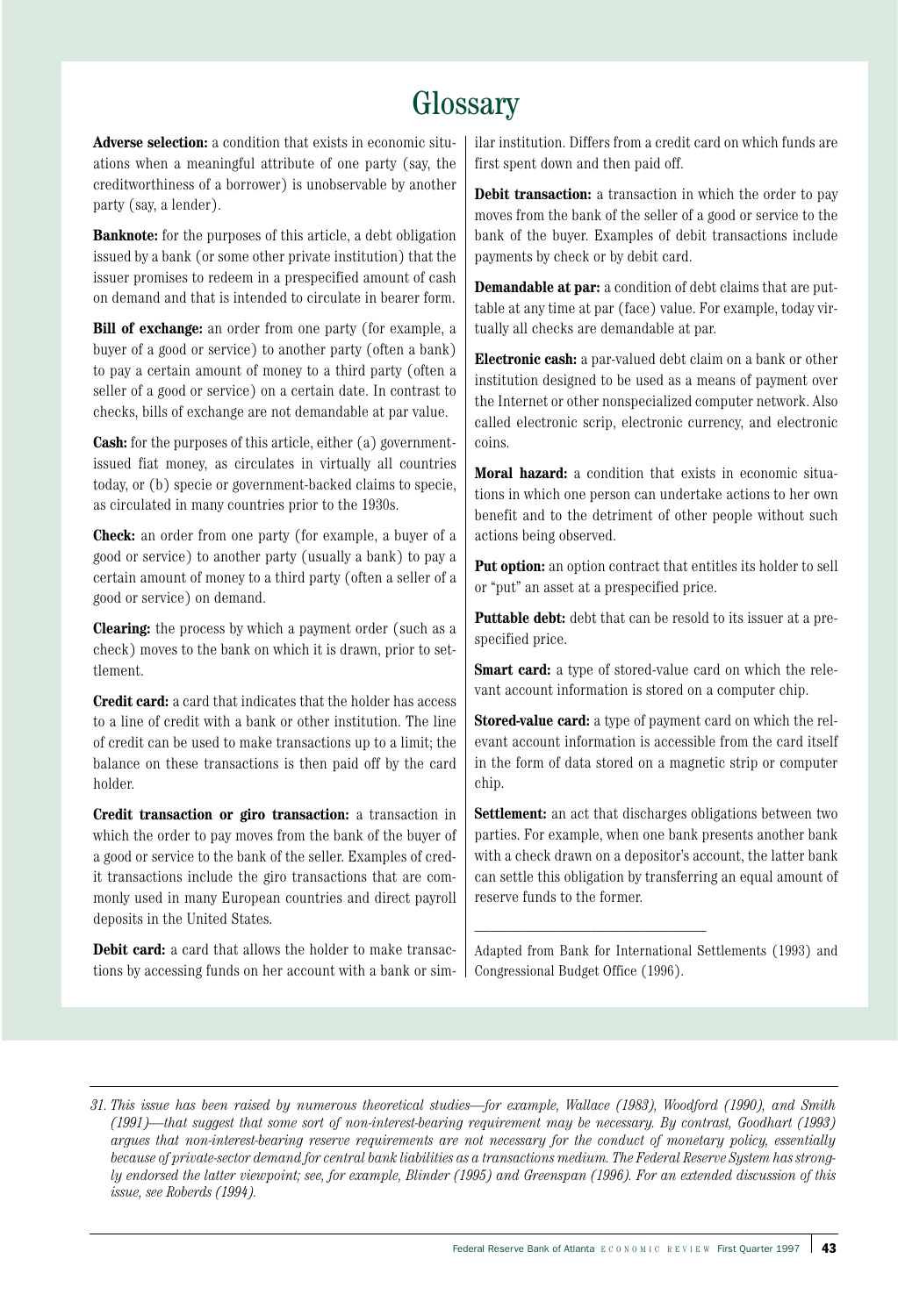# REFERENCES

ALLEN, CATHERINE A., AND WILLIAM J. BARR, eds. 1997. *Smart Cards: Seizing Strategic Business Opportunities*. From the Smart Card Forum. Chicago: Irwin Professional Publishing.

BANK FOR INTERNATIONAL SETTLEMENTS. 1993. *Payment Systems in the Group of Ten Countries.* Basle.

BLINDER, ALAN S. 1995. Statement before the Subcommittee on Domestic and International Monetary Policy, U.S. House Committee on Banking and Financial Services, October 11.

BOARD OF GOVERNORS OF THE FEDERAL RESERVE SYSTEM. 1996. "Electronic Funds Transfers." *Federal Register* 61 (May 2): 19696-705.

BRAUDEL, FERNAND. 1982. *The Wheels of Commerce*. Translated by Sîan Reynolds. New York: Harper and Row.

CALOMIRIS, CHARLES W., AND CHARLES M. KAHN. 1991. "The Role of Demandable Debt in Structuring Optimal Banking Arrangements." *American Economic Review* 81 (June): 497-513.

CAMP, JEAN, MARVIN SIRBU, AND J.D. TYGAR. 1995. "Token and Notational Money in Electronic Commerce." Paper presented at the Usenix Workshop on Electronic Commerce, New York, New York, July 11-12. Available on the Internet at http://www.cs. cmu.edu/user/jeanc/www/usenix.html.

CASKEY, JOHN P., AND GORDON H. SELLON JR. 1994. "Is the Debit Card Revolution Finally Here?" Federal Reserve Bank of Kansas City *Economic Review* 79 (Fourth Quarter): 79-95.

CHAMP, BRUCE, BRUCE D. SMITH, AND STEPHEN D. WILLIAMSON. 1996. "Currency Elasticity and Banking Panics: Theory and Evidence." *Canadian Journal of Economics* 29 (November): 828-64.

CHAUM, DAVID. 1992. "Achieving Electronic Privacy." *Scientific American* 267, no. 2:76-81.

COLLINS, SEAN S., AND PHILLIP R. MACK. 1994. "Avoiding Runs in Money Market Mutual Funds: Have Regulatory Reforms Reduced the Potential for a Crash?" Board of Governors of the Federal Reserve System, Finance and Economics Working Paper 94-14.

CONGRESSIONAL BUDGET OFFICE. 1996. *Emerging Electronic Methods for Making Retail Payments.* Washington, D.C.

CUADRAS-MORATÓ, XAVIER, AND JOAN R. ROSÉS. 1995. "Bills of Exchange as Money: Sources of Monetary Supply during the Industrialization in Catalonia, 1844-74." Universitat Pompeu Fabra, Economics Working Paper 111.

DIAMOND, DOUGLAS W. 1991. "Debt Maturity Structure and Liquidity Risk." *Quarterly Journal of Economics* 106 (August): 709-37.

DUPREY, JAMES N., AND CLARENCE W. NELSON. 1986. "A Visible Hand: The Fed's Involvement in the Check Payments System." Federal Reserve Bank of Minneapolis *Quarterly Review* 10 (Spring): 18-29.

DWYER, GERALD P., JR. 1996. "Wildcat Banking, Banking Panics, and Free Banking in the United States." Federal Reserve Bank of Atlanta *Economic Review* 81 (December): 1-20.

FEDERAL DEPOSIT INSURANCE CORPORATION. 1996. "Notice of FDIC General Counsel's Opinion.," No. 8, FR Doc. 96-19697, filed August 1, 1996.

FEINMAN, JOSHUA N. 1993. "Reserve Requirements: History, Current Practice, and Potential Reform." *Federal Reserve Bulletin* 79 (June): 569-89.

FLANNERY, MARK J. 1994. "Debt Maturity and the Deadweight Cost of Leverage: Optimally Financing Banking Firms." *American Economic Review* 84 (March): 320-31.

FLOHR, UDO. 1996. "Electric Money." *Byte* (June): 74-84.

FRIEDMAN, MILTON, AND ANNA J. SCHWARTZ. 1963. *A Monetary History of the United States, 1867-1960.* Princeton, N.J.: National Bureau of Economic Research.

GLAIN, STEVE, AND NORIHIKO SHIROUZU. 1996. "How Japan's Attempt to Slow Nuclear Work in North Korea Failed." *Wall Street Journal*, July 24, A1.

GOODHART, CHARLES A.E. 1993. "Can We Improve the Structure of Economic Systems?" *European Economic Review* 37:269-91.

GORTON, GARY, AND GEORGE PENNACCHI. 1990. "Financial Intermediaries and Liquidity Creation." *Journal of Finance* 65:49-71.

———. 1992. "Financial Innovation and the Provision of Liquidity Services." In *The Reform of Federal Deposit Insurance*, edited by James R. Barth and R. Dan Brumbaugh Jr. New York: Harper.

GREENSPAN, ALAN. 1996. Remarks at the U.S. Treasury Conference on Electronic Money and Banking: The Role of Government, September 19, Board of Governors of the Federal Reserve System.

JACKLIN, CHARLES J. 1987. "Demand Deposits, Trading Restrictions, and Risk Sharing." In *Contractual Arrangements for Intertemporal Trade* , vol. 1 of *Minnesota Studies in Macroeconomics*, edited by Edward C. Prescott and Neil Wallace. Minneapolis: University of Minnesota Press.

KAHN, CHARLES M., AND WILLIAM ROBERDS. 1996. "On the Role of Bank Coalitions in the Provision of Liquidity." Unpublished manuscript, June.

LACKER, JEFFREY M. 1996. "Electronic Money and Monetary Policy." Paper presented at the Conference on the Foundations of Policy toward Electronic Money, Federal Reserve Bank of Minneapolis, December 3-4.

MCANDREWS, JAMES J. 1996. "Banking and Payment System Stability in an Electronic Money World." Paper presented at the Conference on the Foundations of Policy toward Electronic Money, Federal Reserve Bank of Minneapolis, December 3-4.

NAIK, GAUTAM. 1996. "Sorry, Your Prepaid Phone Card Has Been Deactivated." *Wall Street Journal*, July 16, B1.

POLLACK, ANDREW. 1996. "Counterfeiters of a New Stripe Give Japan One More Worry." *New York Times*, June 20, D1.

ROBERDS, WILLIAM. 1994. "Changes in Payments Technology and the Welfare Cost of Inflation." Federal Reserve Bank of Atlanta *Economic Review* 79 (May/June): 1-12.

SMITH, BRUCE. 1991. "Interest on Reserves and Sunspot Equilibria: Friedman's Proposal Reconsidered." *Review of Economic Studies* 58:93-105.